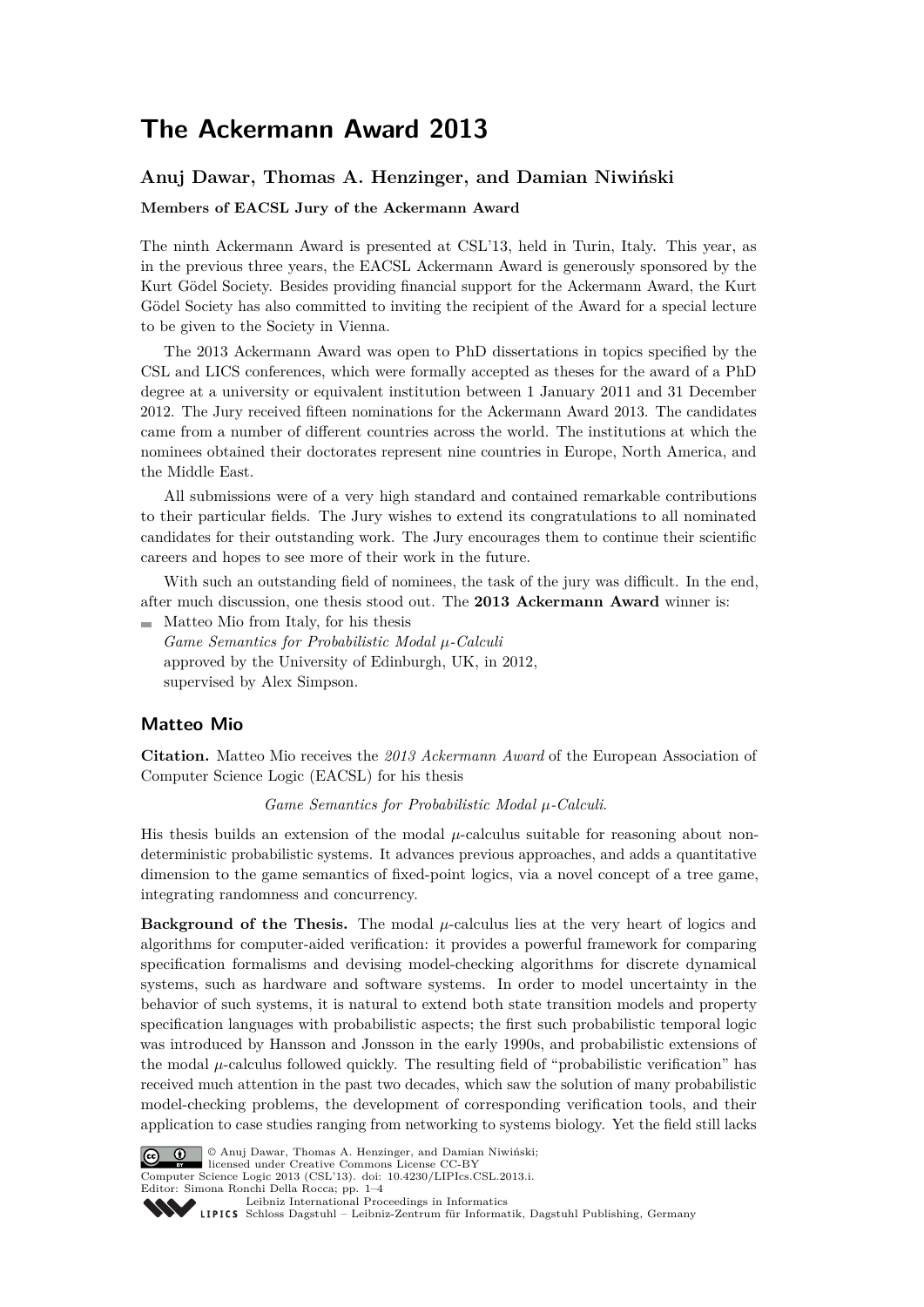## **2 The Ackermann Award 2013**

a convincing canonical and foundational framework for specifying and comparing probabilistic properties. The thesis by Mio presents a promising step in this direction.

**Mio's Thesis.** In his thesis, Matteo Mio adopts a quantitative approach to temporal logics over probabilistic transition systems, introduced by Huth and Kwiatkowska, and independently by Morgan and McIver, where a formula holds in a state with some probability. An interpretation of a formula is therefore a mapping from the set of states to [0*,* 1]. In the probabilistic  $\mu$ -calculus pL $\mu$  introduced by Morgan and McIver, conjunction and disjunction are interpreted as min and max over reals, respectively. The first contribution of the thesis extends to all models the equivalence between denotational and game semantics of the logic  $pL\mu$ , established previously by Morgan and McIver for finite models. The logic  $pL\mu$ , however, is not a completely satisfactory generalization of its classical counterpart to the probabilistic setting. Indeed, in contrast to the propositional  $\mu$ -calculus  $L\mu$ , which subsumes most of the temporal logics known in the literature,  $pL\mu$  fails to contain the probabilistic version of the most basic temporal logic CTL as its sublogic. A remedy proposed by Mio consists in using different real extensions of the Boolean operators *and* and *or* and combining them in a single logic. These interpretations have been already considered by Huth and Kwiatkowska as alternatives: in addition to min and max used in  $pL\mu$ , also product  $x\dot{y}$  (for and), and its dual co-product

 $x \odot y = x + y - xy$ 

(for *or*), as well as the strong conjunction and disjunction of the Łukasiewicz logic

 $x \ominus y = \max(0, x + y - 1)$  $x \oplus y = \min(1, x + y)$ .

Mio shows that with all these operators one can express the probabilistic version of CTL, whereas the first two suffice for the qualitative fragment of this logic. Thus a new powerful fixed-point logic has emerged, whose expressive power and algorithmic properties are not yet completely understood. This will likely be the subject of active research in future years. What Matteo Mio contributes in his thesis is the game semantics for the new logic.

A known feature of  $\mu$ -calculi is that, in contrast to, e.g., first-order logic or temporal logic, they did not arise as a formalization of natural language constructs, but rather as equational systems. As a result, fixed-point formulas are relatively hard to understand by humans. This difficulty only increases for a probabilistic version of the logic involving three variants of conjunction and disjunction. In the classical case, a helpful way of understanding the *µ*-calculus formulas is via games. More specifically, a formula  $\varphi$  of  $L\mu$  and a model *M* induce a perfect-information two-person game of possibly infinite duration, a so-called parity game, such that the satisfaction  $M \models \varphi$  is equivalent to the existence of a winning strategy for the proponent in this game. This characterization is also at the basis of many model-checking algorithms, which thus boil down to solving games. As we have already mentioned, the thesis settles a similar characterization for the probabilistic  $\mu$ -calculus pL $\mu$ . However, the main contribution of the thesis consists in establishing the game semantics for the full probabilistic  $\mu$ -calculus  $pL\mu_{\bigoplus}^{\odot}$  described above. A *priori* it is not obvious that this is possible, as the real functions used in this  $\mu$ -calculus do not have any apparent game interpretation. Now Matteo Mio makes an unexpected twist in the very paradigm of game playing. He admits that a play need not be a linear process, but can instead split in several threads, which form of a tree. This tree can serve as an arena of a new (inner) game, and the payoff of the original (outer) game is defined in terms of winning the inner game. Here, the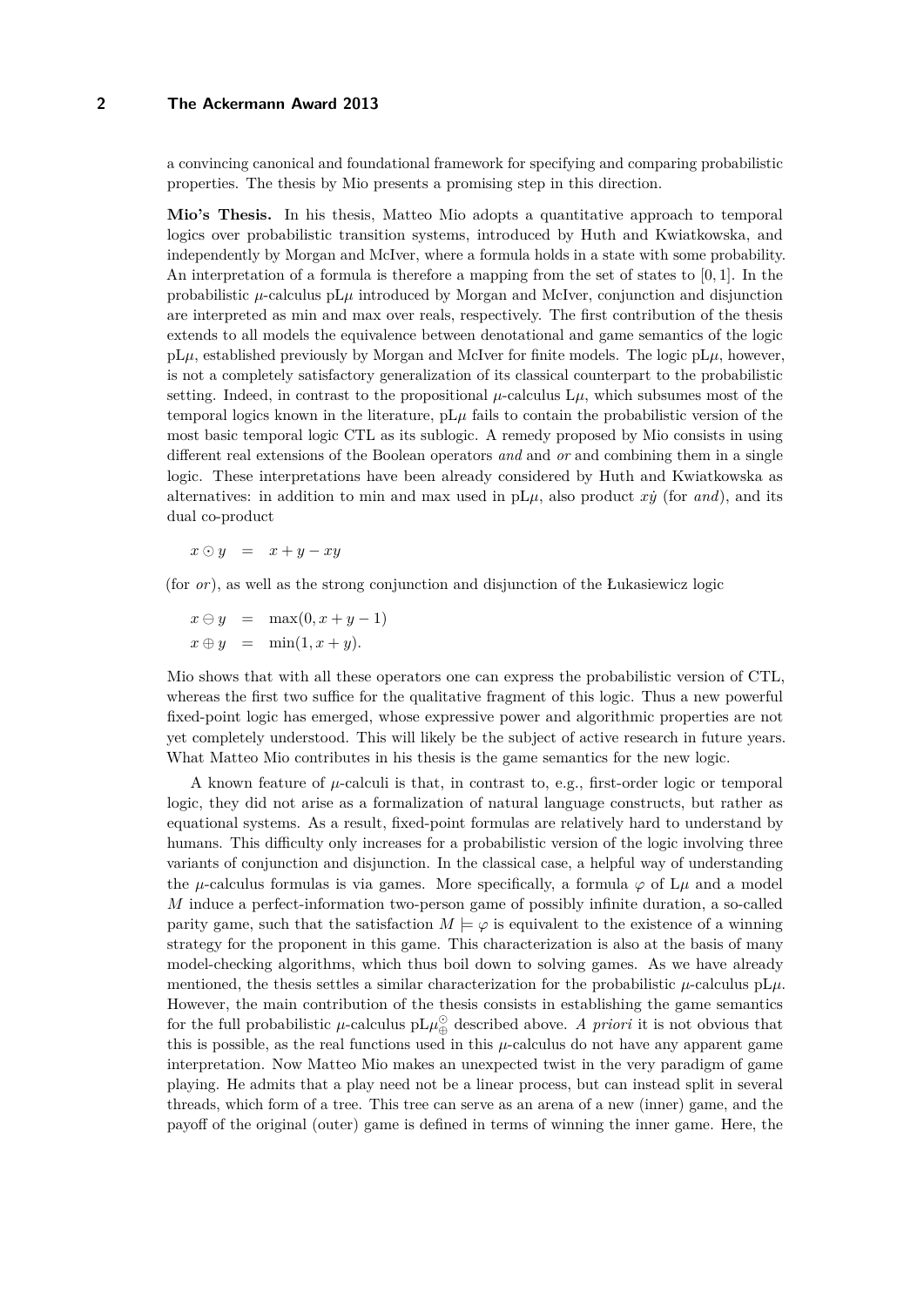#### **A. Dawar, T. A. Henzinger, and D. Niwiński 3**

outer game is usually stochastic, whereas the inner game is a perfect-information game. This construction, referred to by the author as a *tree game*, leads to the concept of meta games, parametrized by the class of inner games. The game semantics of the extended probabilistic  $\mu$ -calculus is provided by meta parity games.

Mio also discovers a number of remarkable properties of tree games, which make this concept interesting in its own right. In particular, the tree games turn out to comprise (under suitable encoding) the Blackwell games, which is a class of infinite stochastic games with imperfect information that is well-studied in game theory. The determinacy of Blackwell games established by Donald Martin in 1998 is considered to be one of the strongest determinacy results provable in ZFC. Another feature of tree games is that they can be derandomized; i.e., the stochastic player *Nature* can be eliminated, its role taken by the concurrent branching mechanism.

The game semantics of the  $\mu$ -calculus pL $\mu_{\bigoplus}^{\bigodot}$  relies on the determinacy result for the meta parity games. This is the most technically difficult part of the thesis. Indeed, the argument requires some properties of sets in  $\Delta_1^2$ , which do not, in general, hold in ZFC. Therefore, the author proves his results in ZFC extended by the Martin axiom for the first uncountable cardinal,  $MA_{\aleph_1}$ .

**Biographical Sketch.** Matteo Mio was born on 5 July 1983. He was a student at the University of Udine in Italy during the period 2002-2007, studying for the *Laurea Triennale* and *Laurea Specialistica* in Computer Science. In 2007 he joined the University of Edinburgh in Scotland to pursue a PhD degree, which he completed in February 2012. Since then, he has spent a year as a postdoctoral researcher at the École Polytechnique in Paris and is currently a postdoctoral researcher at the Centrum Wiskunde & Informatica (CWI) in Amsterdam, funded by an ERCIM Alain Bensoussan fellowship.

#### **Jury**

The Jury for the **Ackermann Award 2013** consisted of eight members, two of them *ex officio*, namely, the president and the vice-president of EACSL. A member of the LICS organising committee is also normally a member of the jury. On this occasion, this member withdrew owing to a conflict of interest and a replacement was named.

The members of the jury were:

- Thierry Coquand (Chalmers University of Gothenburg),  $\sim$
- Anuj Dawar (University of Cambridge), the president of EACSL,  $\rightarrow$
- Thomas A. Henzinger (IST Austria),  $\sim$
- Daniel Leivant (Indiana University, Bloomington),  $\blacksquare$
- Damian Niwiński (University of Warsaw),  $\overline{a}$
- Catuscia Palamidessi (École Polytechnique, Paris),  $\overline{\phantom{a}}$
- Simona Ronchi della Rocca (University of Torino), the vice-president of EACSL, ÷
- Wolfgang Thomas (RWTH, Aachen).

### **Previous winners**

Previous winners of the Ackermann Award were **2005, Oxford:** Mikołaj Bojańczyk from Poland,